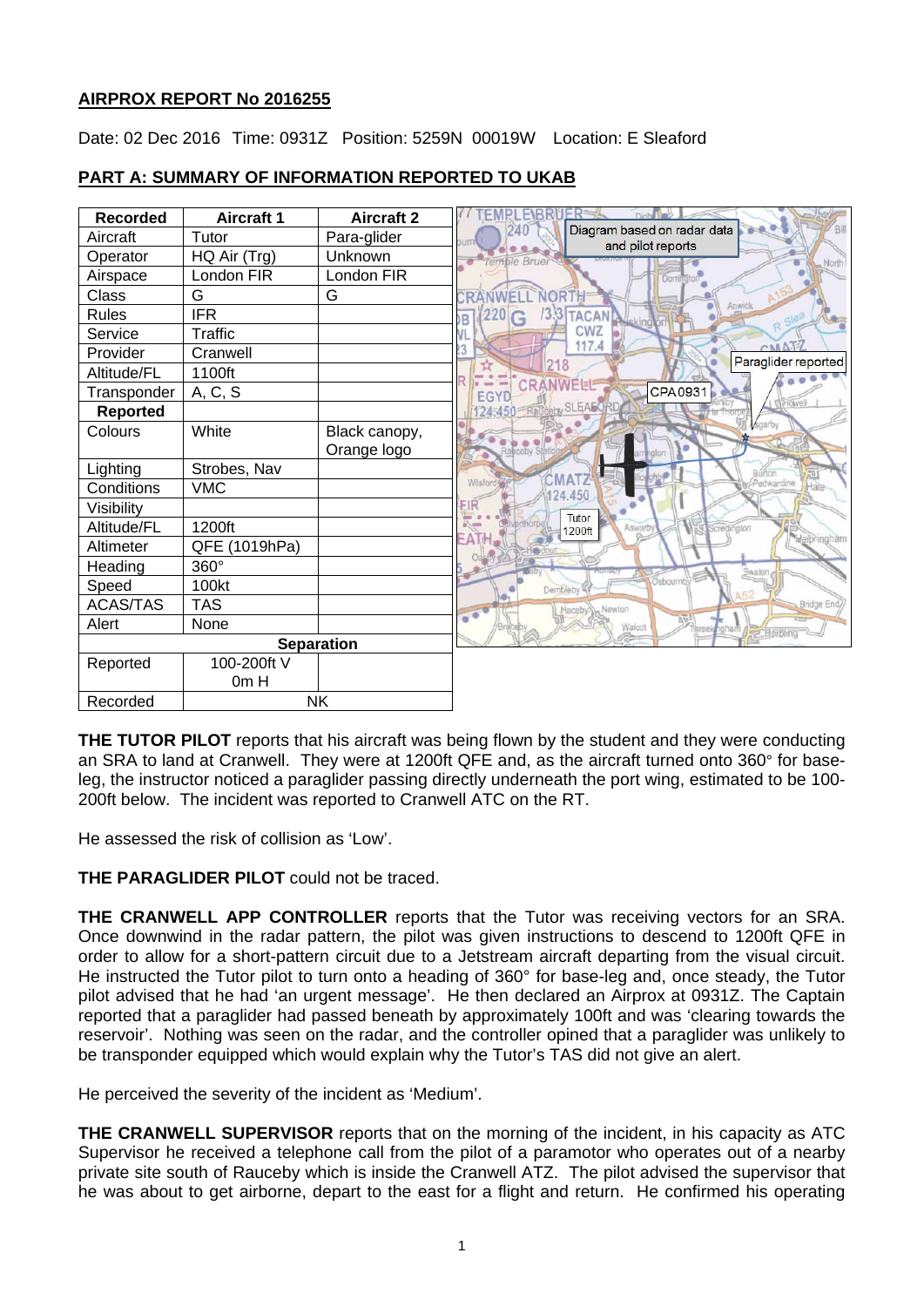altitude would be no more than 500ft and stated that any higher would be too cold. This information was passed onto the ADC (because the paraglider is sometimes visible from the tower), and the Duty Pilot. The supervisor was monitoring the App frequency when the Tutor reported the Airprox, there wasn't a primary return on the radar and he suspected it might be the paramotor pilot he had spoken to earlier but, because of the height difference, couldn't be sure. He went up to the tower to look for it and could see a paramotor to the south of the airfield at low-level, the height couldn't be estimated due to the distance. Later, he contacted the paramotor pilot to discuss his routing, but the pilot was adamant that he had not been above 500ft; indeed, he stated that most of the time he had been at very low-level and had only climbed once to avoid a built-up area. He also said that he had not seen any aircraft in close proximity.

[UKAB Secretariat note: Cranwell ATC were subsequently asked to check the colour of the paraglider wing of the pilot who telephoned. It was confirmed as blue and white and therefore it could not have been the one involved in the Airprox, which was black.]

# **Factual Background**

The weather at Cranwell was recorded as follows:

METAR EGYD 020850Z 31006KT 9999 BKN046 06/04 Q1027 BLU NOSIG=

Portions of the tape transcripts between the Cranwell Approach controller and the Tutor are below:

| To             | <b>From</b>    | <b>Speech Transcription</b>                                                                                                                                                                                         | <b>Time</b> |
|----------------|----------------|---------------------------------------------------------------------------------------------------------------------------------------------------------------------------------------------------------------------|-------------|
| CWL APP        | Tutor          | [Tutor C/S], Cranwell                                                                                                                                                                                               | 09:30:28    |
| Tutor          | <b>CWL APP</b> | [Tutor C/S]                                                                                                                                                                                                         | 09:30:30    |
| <b>CWL APP</b> | Tutor          | Yep err urgent message for you, directly below us is a paraglider,<br>about one hundred feet                                                                                                                        | 09:30:31    |
| Tutor          | <b>CWL APP</b> | Roger                                                                                                                                                                                                               | 09:30:36    |
| <b>CWL APP</b> | Tutor          | And [Tutor C/S] if I could file a err, airprox with you err, verbally                                                                                                                                               | 09:31:04    |
| Tutor          | <b>CWL APP</b> | [Tutor C/S] roger turn left heading two nine zero degrees, pass details                                                                                                                                             | 09:31:11    |
| <b>CWL APP</b> | Tutor          | Turn left heading two nine zero degrees, yeah paraglider err just went<br>underneath us err with about a hundred foot of separation, he's just<br>clearing now to the err, err to the South just over the reservoir | 09:31:15    |
| Tutor          | <b>CWL APP</b> | Roger                                                                                                                                                                                                               | 09:31:33    |
| Tutor          | <b>CWL APP</b> | [Tutor C/S]roger details are copied I'll look for your position lat long                                                                                                                                            | 09:31:38    |
| <b>CWL APP</b> | Tutor          | Copied                                                                                                                                                                                                              | 09:31:43    |
| Tutor          | <b>CWL APP</b> | [Tutor C/S]contact Cranwell talkdown, stud eight                                                                                                                                                                    | 09:31:47    |
| <b>CWL APP</b> | Tutor          | Stud eight, [Tutor C/S]                                                                                                                                                                                             | 09:31:50    |

# **Analysis and Investigation**

# **Military ATM**

The radar analysis, utilising all available radars, depicted the Tutor in the RTC but could not identify any primary contact in the vicinity that might have been the conflicting paraglider.

The Cranwell ATC Supervisor completed their report one month after the incident. They reported having taken a telephone call from a local paramotor pilot, who operates from a local site, that morning. The pilot informed the Supervisor that they would depart their site, approximately 4nm south of Cranwell, routing east and south to Heckington and then returning, all not above 500ft agl (any higher is too cold). This information was relayed to the Tower controller and Duty Pilot. After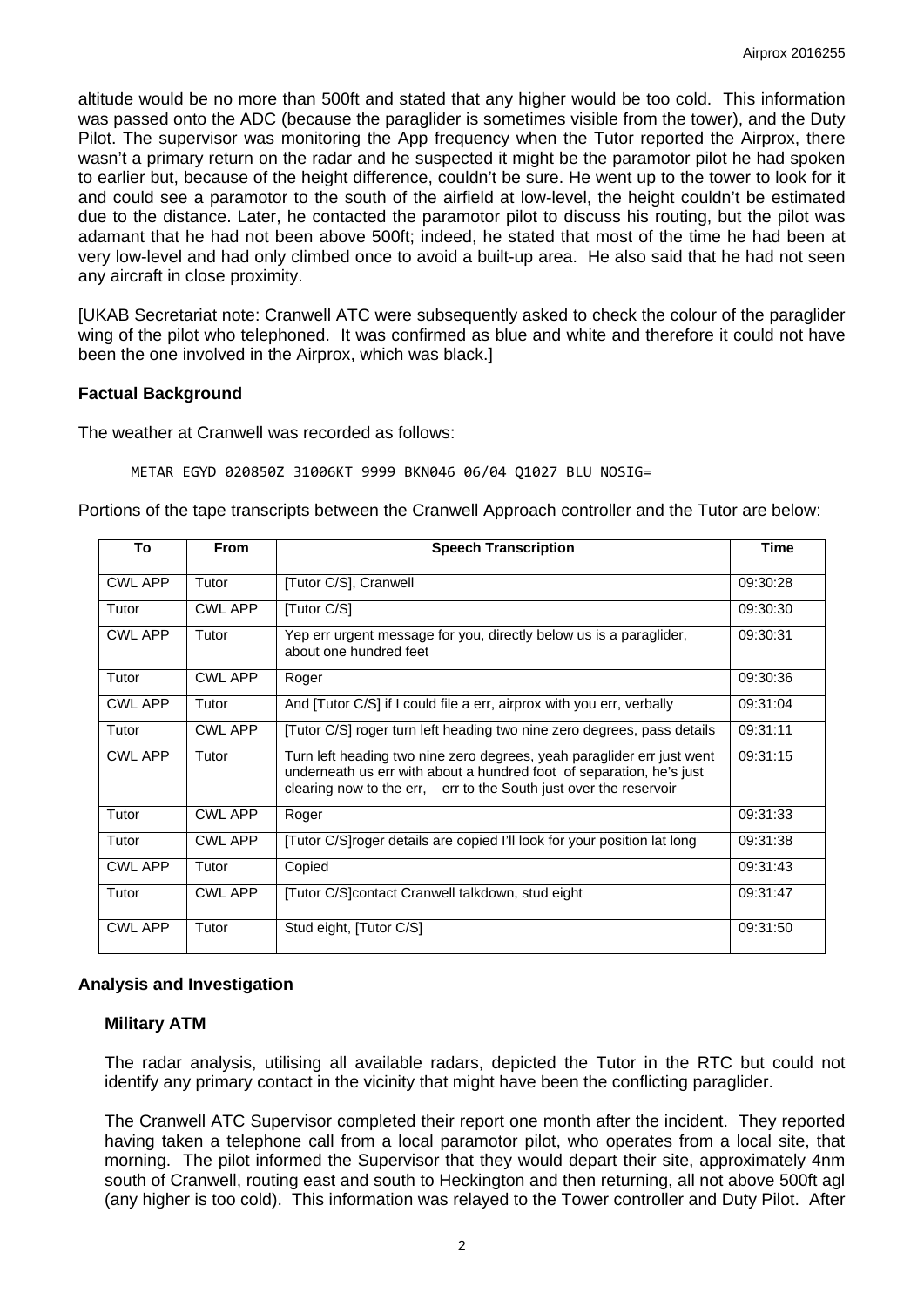the Airprox, the Supervisor relocated to the VCR and was able to see a paramotor operating to the south at low level, though it was not possible to estimate a height. The Supervisor reported that, later on, they telephoned the paramotor pilot, suspecting that the aircraft could have been involved, but the pilot insisted that they had not climbed above 500ft nor seen any other aircraft in close proximity.

Although the ATC team were aware that a paramotor would be transiting through the area, the information could only be used for Situational Awareness rather than Traffic Information (TI). There is also no evidence that the paramotor who telephoned was the reported 'paraglider' involved in the Airprox. With no conflicting traffic visible on radar, the Cranwell Approach controller could not have passed useful TI to the Tutor pilot.

# **UKAB Secretariat**

Given the weather and terrain in the area, it is almost certain that the Tutor pilot saw a paramotor, rather than a paraglider. The Tutor and paramotor pilots shared an equal responsibility for collision avoidance and not to operate in such proximity to other aircraft as to create a collision hazard<sup>[1](#page-2-0)</sup>. If the incident geometry is considered as converging then the Tutor pilot was required to give way to the paramotor[2](#page-2-1).

#### **Comments**

# **HQ Air Command**

Paragliders and paramotors rarely show up on radar and rarely carry electronic conspicuity aids or radios, which means that the only barrier effectively left is see and avoid. Due to their size and slow speed, they are also quite hard to acquire visually. However, during subsequent investigation of this incident, an example of good practice was evident whereby a paramotor pilot informed Cranwell ATC of his intentions, this enabled ATC and the duty pilot to be aware of its existence. This practice and local liaison should be commended.

It has been established that the paraglider involved in the Airprox was a different colour to the one which had notified Cranwell of its intentions and was flying in a different area. Without a report from the pilot concerned it is unclear whether they were aware of the Tutor.

# **Summary**

An Airprox was reported when a Tutor and a Paraglider flew into proximity at 0930 on Friday 2<sup>nd</sup> December 2016. The Tutor pilot was operating under IFR in VMC, and in receipt of a Traffic Service from Cranwell App. The Paraglider pilot could not be traced.

# **PART B: SUMMARY OF THE BOARD'S DISCUSSIONS**

Information available consisted of reports from the Tutor pilot, transcripts of the relevant RT frequencies, radar photographs/video recordings, reports from the air traffic controllers involved and reports from the appropriate ATC and operating authorities.

The Board first looked at the actions of the Tutor pilot, he was conducting a short-pattern circuit which was lower than for a standard radar pattern height. Nevertheless, he was still operating in accordance within normal Cranwell procedures and as such other airspace users could expect to see Tutors at that height. Noting that the pilot estimated that the paramotor was only 100-200ft below him, the Board wondered why he had not seen it earlier. In this respect, members opined that the student, who was presumably on the left of the cockpit (and therefore with best opportunity to see the paramotor), would have been concentrating on his instruments, whilst the instructor, on the right,

 $\overline{a}$ 

<span id="page-2-0"></span><sup>1</sup> SERA.3205 Proximity.

<span id="page-2-1"></span><sup>2</sup> SERA.3210 Right-of-way (c)(2) Converging.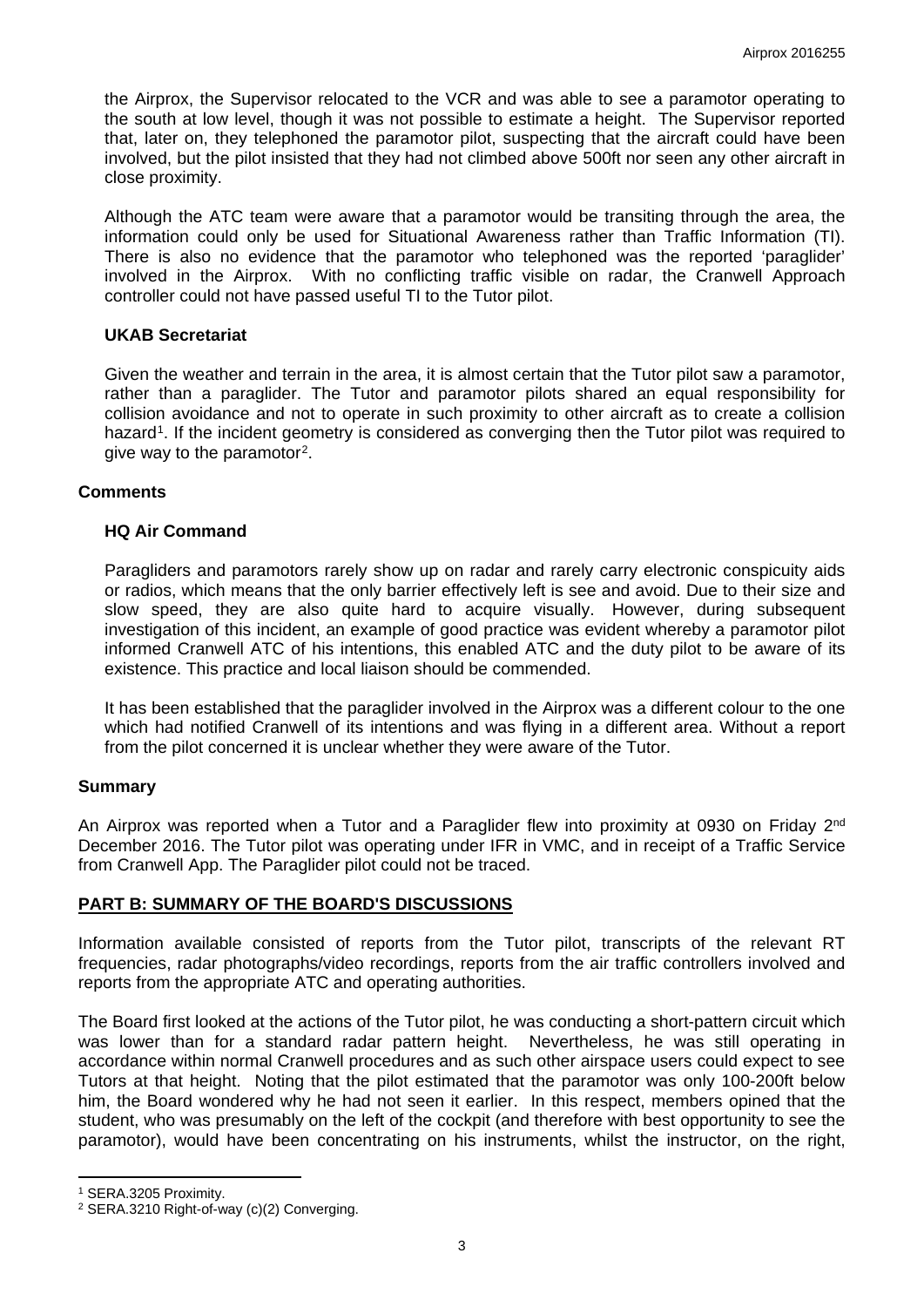would probably have been obscured to the paramotor by the aircraft's canopy and coaming. Nevertheless, members highlighted that his incident served as a reminder for those acting as safety pilots during simulated IF sorties that robust lookout must be maintained at all times for just such eventualities. Some members wondered whether there may have been an element of surprise by the sudden appearance of the paramotor, causing the pilot to perceive it to be closer than it was. Alternatively, other members opined that a paramotor might have a larger than expected wing compared to a paraglider, thus making it appear closer. Ultimately, with the paramotor not showing on Cranwell's radar, and the TAS on the Tutor not giving any indications, the pilot's only mitigation against mid-air collision in this circumstance was lookout.

The Paramotor pilot was entitled to operate where he was and, whilst there was no doubt that he would not have intentionally flown close to the Tutor, the Board thought that there were mitigations that the paragliding/paramotor community could take to avoid such incidents, such as calling ATC if intending to fly close to radar patterns. In that respect, the Board noted the actions of the paramotor pilot who had rung Cranwell ATC before getting airborne and thoroughly commended him for his airmanship in having done so.

The Board then looked at the cause of the Airprox and quickly agreed that, because there was no information as to what the paramotor pilot had or had not seen, this incident was probably best described simply as a conflict in Class G airspace. In determining the risk, they noted that the Tutor pilot had assessed the risk of collision as 'low' but thought that this assessment did not take into account the fact that serendipity had played a part in the encounter. Without a radar picture to assist it was impossible to accurately judge how close the two aircraft were, but, on the other hand, it seemed that it had not been so close as to have been a situation where separation had been reduced to the bare minimum. Therefore, and noting that the Tutor pilot had not had the opportunity to take any avoiding action, the Board felt that this incident was a Category B; the safety of the aircraft may have been compromised and was certainly not assured.

# **PART C: ASSESSMENT OF CAUSE, RISK AND SAFETY BARRIERS**

Cause: A conflict in Class G

Degree of Risk: B.

 $\overline{a}$ 

Safety Barrier Assessment<sup>[3](#page-3-0)</sup>:

The Board decided that the following key safety barriers were contributory in this Airprox:

**ATC Conflict Detection and Resolution** was **inapplicable** because Cranwell ATC could not see the paramotor on the radar.

**Flight Crew Situational Awareness** was **ineffective** because the Tutor pilot did not receive any prior warning about the paramotor.

**Onboard Warning/Collision Avoidance Equipment** was **inapplicable** because the TAS on the Tutor could not detect the paramotor.

**See and Avoid** was **ineffective** because the Tutor pilot did not see the paramotor until CPA and neither pilot was apparently able to take avoiding action.

<span id="page-3-0"></span><sup>&</sup>lt;sup>3</sup> Modern safety management processes employ the concept of safety barriers that prevent contributory factors or human errors from developing into accidents. Based on work by EASA, CAA, MAA and UKAB, the table depicts the barriers associated with preventing mid-air-collisions. The length of each bar represents the barrier's weighting or importance (out of a total of 100%) for the type of airspace in which the Airprox occurred (i.e. Controlled Airspace or Uncontrolled Airspace). The colour of each bar represents the Board's assessment of the effectiveness of the associated barrier in this incident (either Fully Effective, Partially Effective, Ineffective, or Unassessable/Inapplicable). The chart thus illustrates which barriers were effective and how important they were in contributing to collision avoidance in this incident. The UK Airprox Board scheme for assessing the Availability, Functionality and Effectiveness of safety barriers can be found on th[e UKAB Website.](http://www.airproxboard.org.uk/Learn-more/Airprox-Barrier-Assessment/)